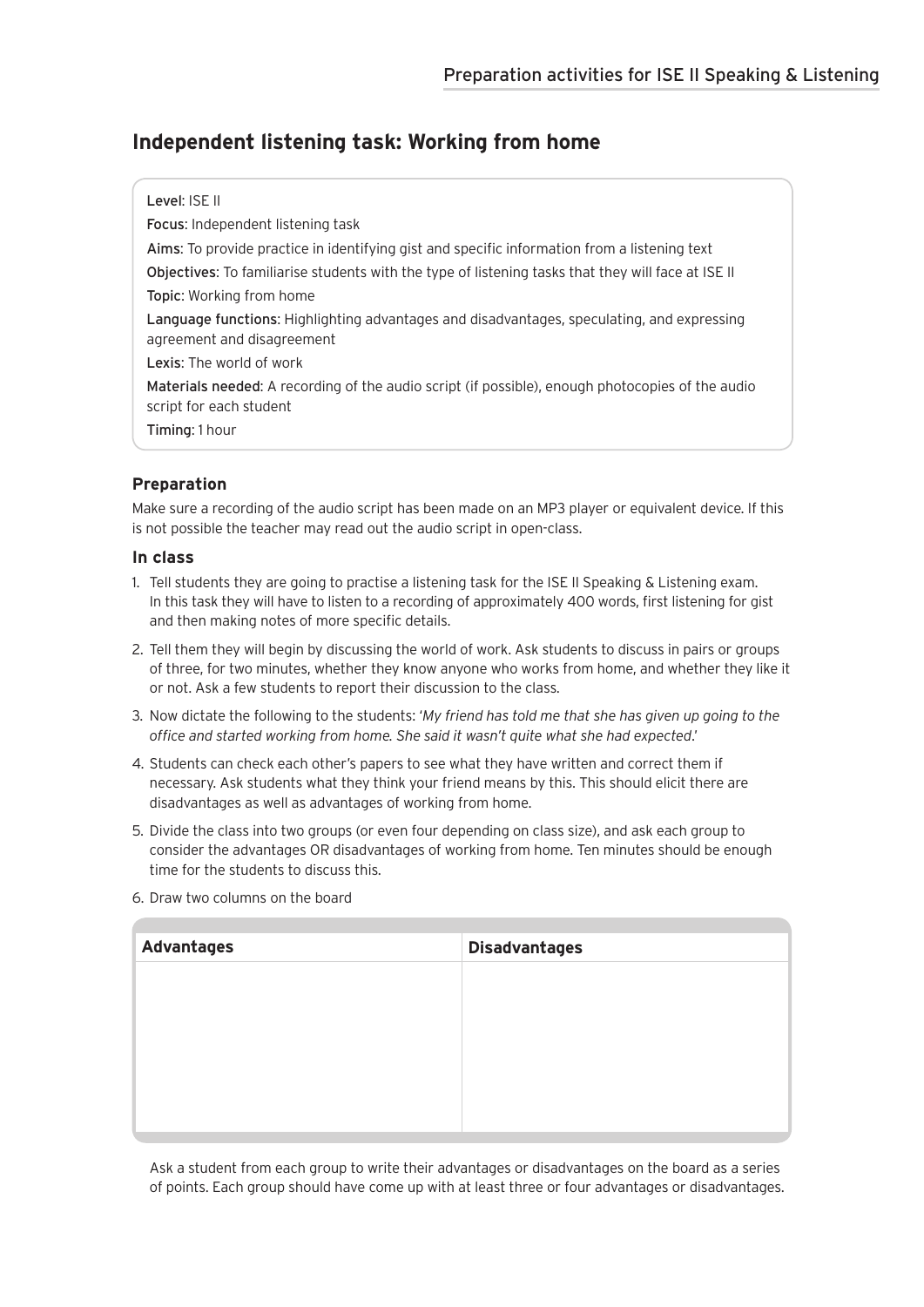- 7. Tell the students that they are now going to listen to the audio which talks about the world of work. First they will listen for gist (general understanding) of the script. Ask them if they think the speaker is in favour or working from home or not. The students can make notes on a piece of paper if they want. Tell students that in the exam they don't take notes the first time they listen, but they may take notes the second time they listen.
- 8. Play the audio script.
- 9. Ask the students to discuss their answers in pairs and threes. (Answer: Yes he/she was generally in favour of working from home, and maybe the students can tell you why — see 'Answers' on page 52).
- 10.Tell the students that you are going to play the recording again. This time, ask the students to make bullet points of the advantages and disadvantages of working from home (there are four advantages and three disadvantages). Play the recording a second time.
- 11. Ask the students to compare their notes in pairs or threes. While the students are doing this, monitor and ask one student to write on the board the answers for the advantages, and another to write up the disadvantages.
- 12.Confirm the answers (see 'Answers' on page 52). How similar were they to the suggestions they made in stage 6?
- 13.Give students the audio script, ask the students to read it and underline any expressions the students are not familiar with.
- 14.Ask students to reflect on the listening activity. Why were some parts difficult? Is it unknown vocabulary or is it the linking of and elision of words — particularly phrasal verbs such as '*check up on you*', '*stick to it*', '*stuck in*'?
- 15.Give students two to three minutes to speculate, in groups of three, whether or not they would like to work from home. After they have done that you could have a class vote on it.

### **Extension activity**

Students who finish the activity early can write sentences meaningful to them, using the new vocabulary items that they have seen in the audio script.

#### **Further support activity**

The recording can be played a third time for students finding the activity difficult, following being given the audio script. Students can ask for the recording/reading of the audio script to be stopped when they experience difficulties.

#### **Homework**

Ask students to research other lexical items connected with the world of work which they will have to explain to other members of the class in the next lesson.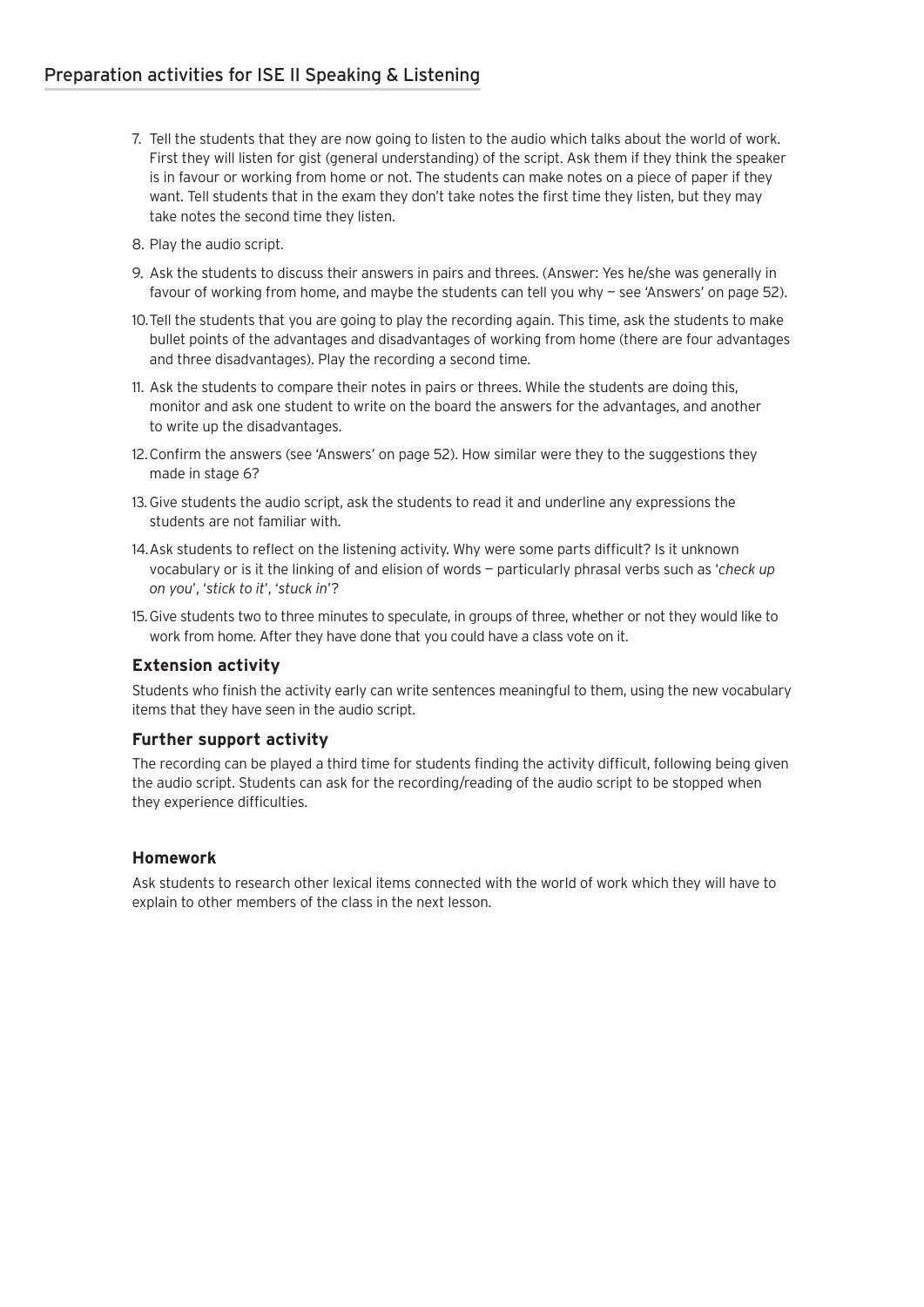## **Audio script**

Have you ever sat in bumper-to-bumper traffic in the rush hour and wondered how much better it would be to work from home instead of doing the daily commute to the office? It seems that more and more people have been working from home in recent years, but is it really as great as it seems?

Many people have started to work from home but then realised there were a lot of drawbacks that they had not considered. Some workers reported that working from home had proved to be very isolating at times. They had missed the day-to-day contact with their colleagues. For example, it is nice to chat to colleagues in the breaks about things that are happening at work, or even talking about simple things like TV programmes from the night before. Some workers also said that they missed not having an IT department, as they did not have someone to help them if they had a problem with their computer.

Many found that there were even more distractions working from home than there were at the office. It can be extremely tempting to play around on the internet or constantly check social networking sites which can be a terrible distraction now that the boss is not around to check up on you. Some even reported that they had started watching daytime TV.

However, despite these disadvantages, there are of course a lot of great things about working from home. It is possible to fill in the gaps when family members are ill or when children need to be picked up from school. There is much greater flexibility in that people can work at the times you decide. Perhaps you are an early riser and prefer to work from 5am in the morning or perhaps you work better in the afternoons or evenings. Whatever it is, you can fix your own schedule, but it is better to be disciplined, set a timetable and stick to it.

It is also possible to save money working at home. There would be no temptation to go out for lunch with your colleagues, which if done every day can really make a dent in your salary. Cooking lunch at home will keep that money in your pocket. Finally, the best thing about working from home that most people reported, was that they did not have to take that commute into work either on the train, or on the bus, or worst of all in the car, when they were frequently stuck in frustrating rush-hour traffic.